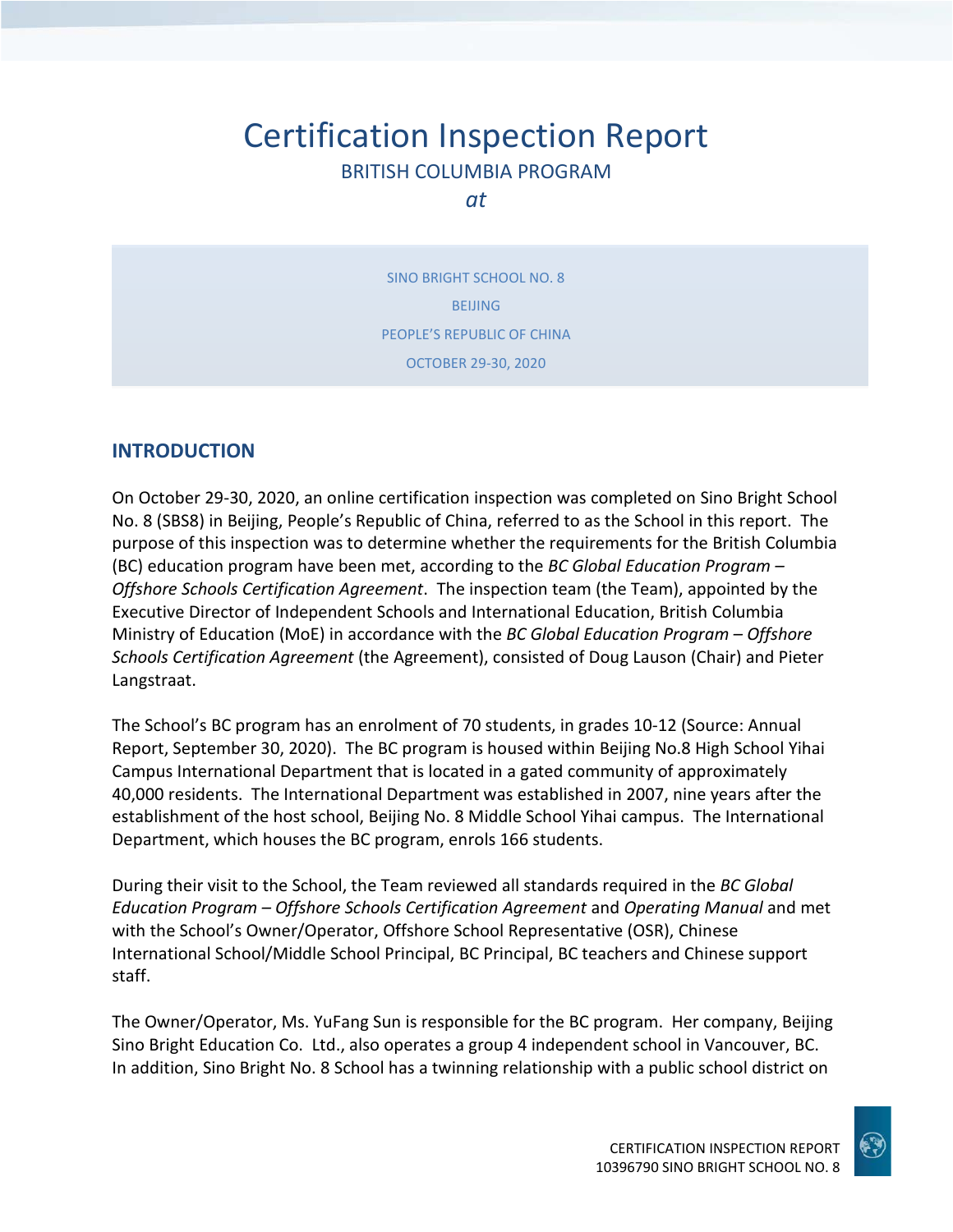the Sunshine Coast in British Columbia.

The BC program's philosophy, objectives and special features include providing its students with a true BC/Canadian education experience. To this end, the School offers students the opportunities to participate in a variety of activities including a winter or summer trip to their twinned BC school district, or even to transfer to their own group 4 independent school in Vancouver.

In addition, the School has a schoolwide focus of identifying students who are academically 'at risk' and providing additional supports for the students to help their success. Although the BC program is only grades 10 - 12, the school is intimately involved in the local Chinese middle school to help ensure that its entering grade 10 students have had a good education in the English language.

The Team would like to thank Sino Bright No. 8 School for its hospitality, cooperation, and preparedness for the inspection visit.

**The School has satisfactorily addressed requirements contained in the previous inspection report.**

| Applicable<br>Partially Met<br>Not Met<br>Met | $\boxtimes$ Requirement | $\Box$ Requirement | $\Box$ Requirement | $\Box$ Not |
|-----------------------------------------------|-------------------------|--------------------|--------------------|------------|
|                                               |                         |                    |                    |            |

Comment:

The 2019/20 certification inspection report did not contain any requirements. However, the School did follow up on some of the suggestions, but these plans were put on hold due the COVID-19 pandemic.

#### **BUSINESS PLAN 1.0**

| The Owner/Operator has submitted a business plan to the BC Ministry of Education,<br>confirming the sustainability of the program. |               |             |  |
|------------------------------------------------------------------------------------------------------------------------------------|---------------|-------------|--|
| $\boxtimes$ Requirement                                                                                                            | Requirement   | Requirement |  |
| Met                                                                                                                                | Partially Met | Not Met     |  |
| Comment:                                                                                                                           |               |             |  |
| The School submitted a detailed business plan in its Annual Report that covered a number of                                        |               |             |  |
| items including future plans for school growth, marketing to a specific target group of                                            |               |             |  |
| families, and continuing/strengthening the twinning agreement with Powell River School                                             |               |             |  |
| District (SD #47). The business plan reported on the successful transition on last year's                                          |               |             |  |
| graduates to post secondary institutions in Canada (34 graduates accepted), and the United                                         |               |             |  |
| Kingdom (1), Australia (1), and the United States (2).                                                                             |               |             |  |

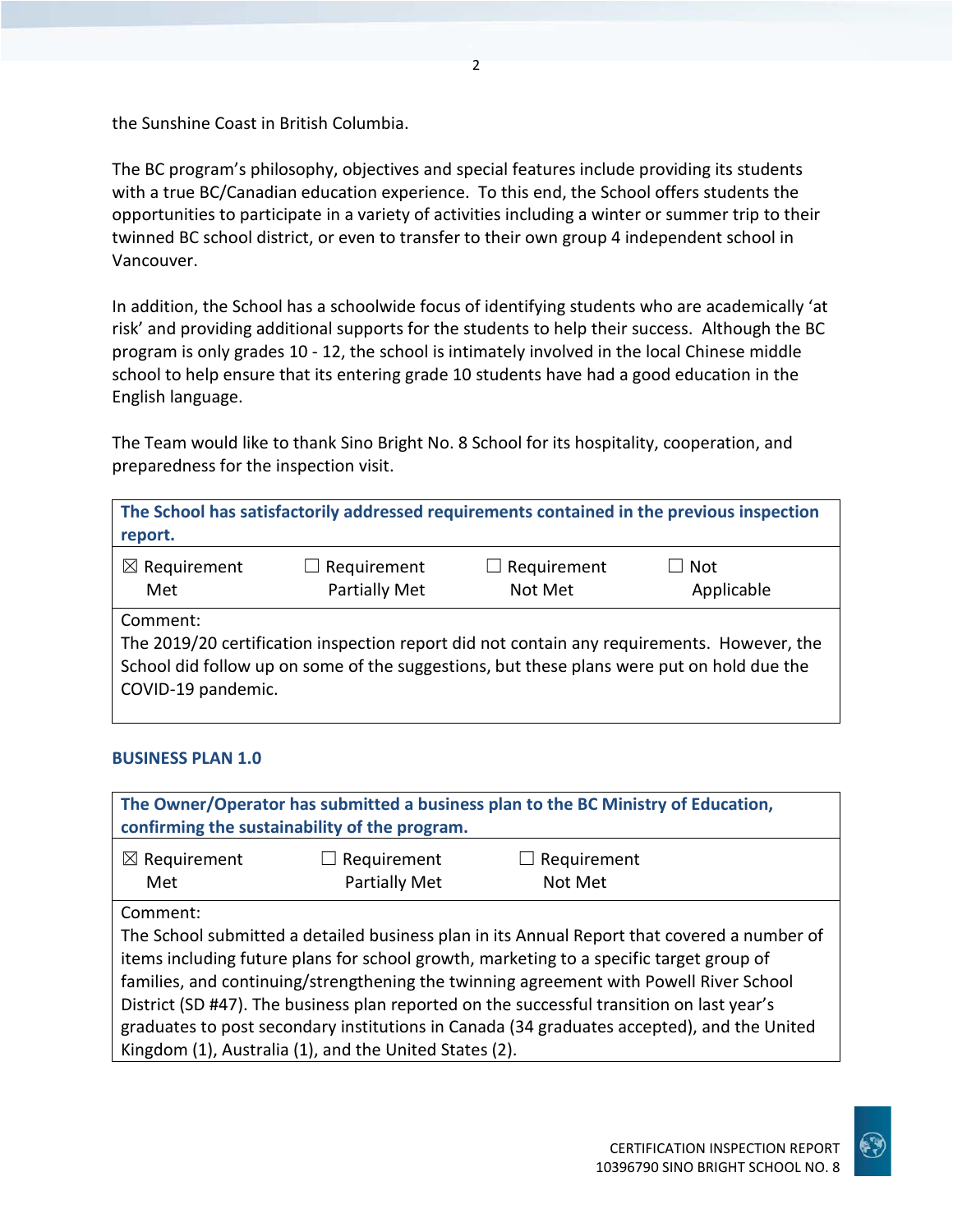Examination of the enrolment trends over the last five years indicates that the School enrolment peaked in 2018/19 with declines over the last two years. The current decline has been attributed to the coronavirus pandemic and political tensions, causing families to reassess where they are choosing to have their children educated. However, the business plan projects and increased enrolment over the next four years to a greater number than the 2018/19 peak of 131.

#### **INSPECTION CATALOGUE 2.0**

| 2.02 The Owner/Operator meets all requirements as set forth in the BC Global Education<br>Program Offshore Schools Certification Agreement (the Agreement).                                                                                                                                                                                                                |                                                                            |                                                                                                                                                                                                                                                                                        |  |
|----------------------------------------------------------------------------------------------------------------------------------------------------------------------------------------------------------------------------------------------------------------------------------------------------------------------------------------------------------------------------|----------------------------------------------------------------------------|----------------------------------------------------------------------------------------------------------------------------------------------------------------------------------------------------------------------------------------------------------------------------------------|--|
| $\boxtimes$ Requirement<br>Met                                                                                                                                                                                                                                                                                                                                             | Requirement<br><b>Partially Met</b>                                        | $\Box$ Requirement<br>Not Met                                                                                                                                                                                                                                                          |  |
| Comment:                                                                                                                                                                                                                                                                                                                                                                   | Agreement as well as section 2.02 of the inspection catalogue.             | The Owner/Operator has operated the School since its opening in 2005 as one of the first<br>schools in the BC offshore schools program. Her qualifications and experience in operating<br>the School enables her to meet all the requirements in all the sections and schedules of the |  |
| Commendation:<br>The Owner/Operator's experience and support of the School enables it to provide a quality<br>education program to its students. The long-term relationship that the Owner/Operator has<br>with the Principal of the Chinese national middle school is one of mutual respect and<br>support and therefore it contributes to the success of the BC program. |                                                                            |                                                                                                                                                                                                                                                                                        |  |
|                                                                                                                                                                                                                                                                                                                                                                            | operate the offshore school, as outlined in section 5.03 of the Agreement. | 2.03 The Owner/Operator has written approval from the appropriate government entity to                                                                                                                                                                                                 |  |
| $\Box$ Requirement                                                                                                                                                                                                                                                                                                                                                         | $\boxtimes$ Requirement                                                    | $\Box$ Requirement                                                                                                                                                                                                                                                                     |  |

| $\Box$ Requirement | $\boxtimes$ Requirement | $\Box$ Requirement |
|--------------------|-------------------------|--------------------|
| Met                | Partially Met           | Not Met            |

Comment:

The School provided the Team with a translated copy of the business license issued by the Beijing Administration for Industry and Commerce for Beijing Sino Bright Education Co. Ltd. to operate. The license was issued on May 31, 2010 and is valid to May 30, 2030. In addition, the School provided a translated copy from the Beijing Fengtai Civil Administration Bureau giving the Beijing Fengtai District Education Committee permission to operate the junior middle school and high school (the BC program is operated under the high school) to January 8, 2024.

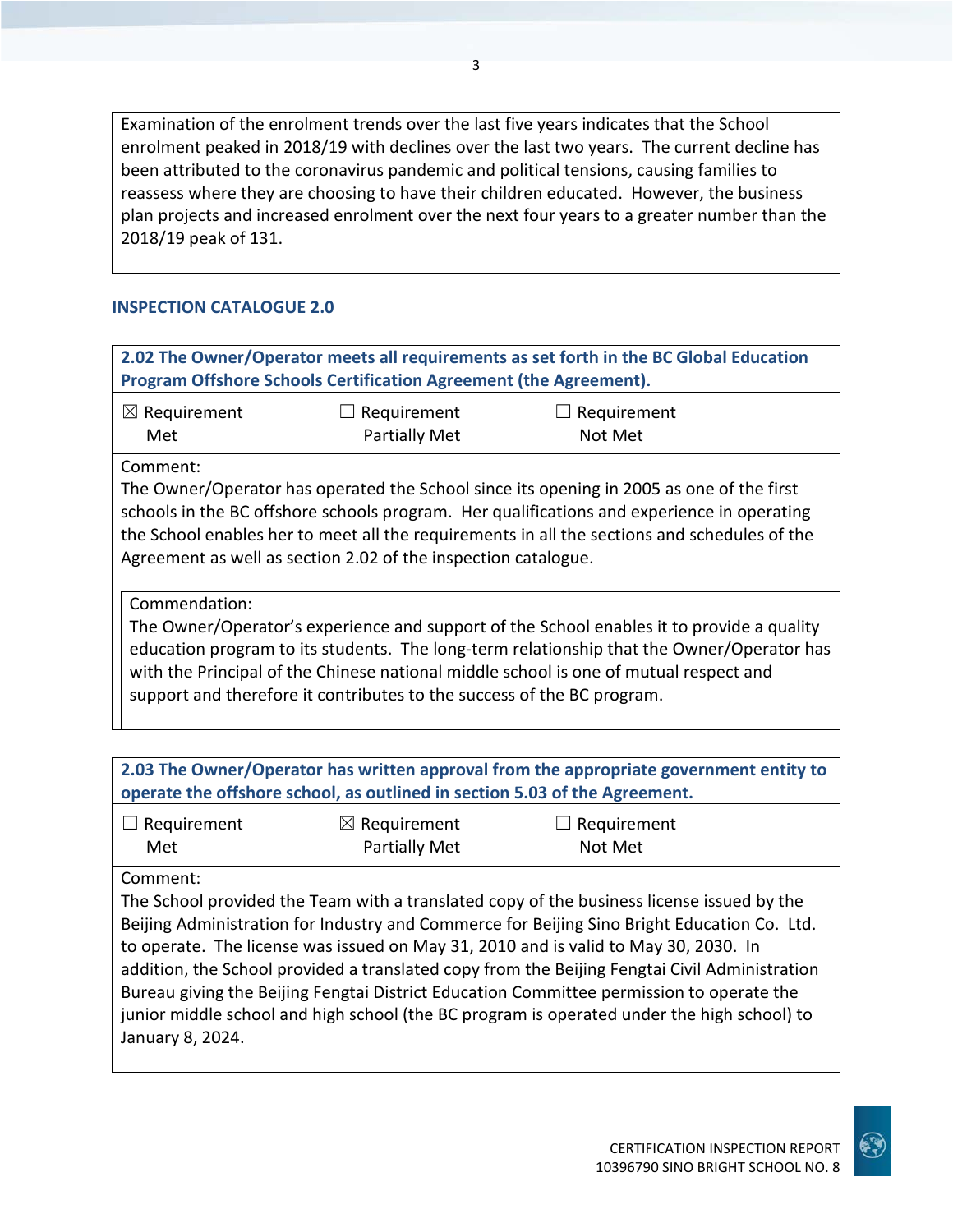The School does not possess a 'letter of no objection' from the Beijing Fengtai District Education Committee. The Team was informed that the authority does not issue such letters as it had already approved the original opening of the School under the Beijing No. 8 High School Yihai Campus International Department.

Requirement:

In lieu of the 'Letter of No objection', the School is required to forward to Ministry the original Letter of Approval that was granted by the local authority when the school was permitted to open in Beijing No. 8 Middle School.

**2.04-2.05 The School meets local building, safety and cafeteria codes and regulations. The facilities are deemed to be suitable to support the BC program.**

| $\boxtimes$ Requirement | $\Box$ Requirement   | $\Box$ Requirement |  |
|-------------------------|----------------------|--------------------|--|
| Met                     | <b>Partially Met</b> | Not Met            |  |

Comment:

The School provided the Team with a translated copy of the Cutover and Acceptance Report (August 30, 2018) issued by the Zhongxiang Fire Projection Co. Ltd. that accepts the fire control systems in phases II, III and IV in the Yihai community.

In addition, the Team examined the updated 2020/21 Fire Drill Evacuation Plan of the School and its Emergency Plan for Natural Disasters. The School provided the Team with a bilingual copy of the emergency plan for Epidemic Prevention and Control of Beijing No. 8 High School Yihai Campus International Department.

The School has access to on-site medical services of the host school who provide two fulltime nurses, the doctor on call, and ambulance service if needed.

The Team examined the food business license issued by the Beijing Fengtai District Food and Medical Products giving permission to Beijing No. 8 Middle School Yihai campus to operate a cafeteria. The license expires on January 12, 2021.

The School is located in a large single building of six stories, which is located in the gated walled community of Yihai. The building contains 40 classrooms in addition to the library, three computer labs, for science rooms, dance studio, music room, multi-purpose room, cafeteria, and auditorium. It also has a large cemented outdoor area that can be used for basketball and track. Photographs of the facility provided to the Team indicate a spacious building with appropriate facilities for the BC program.

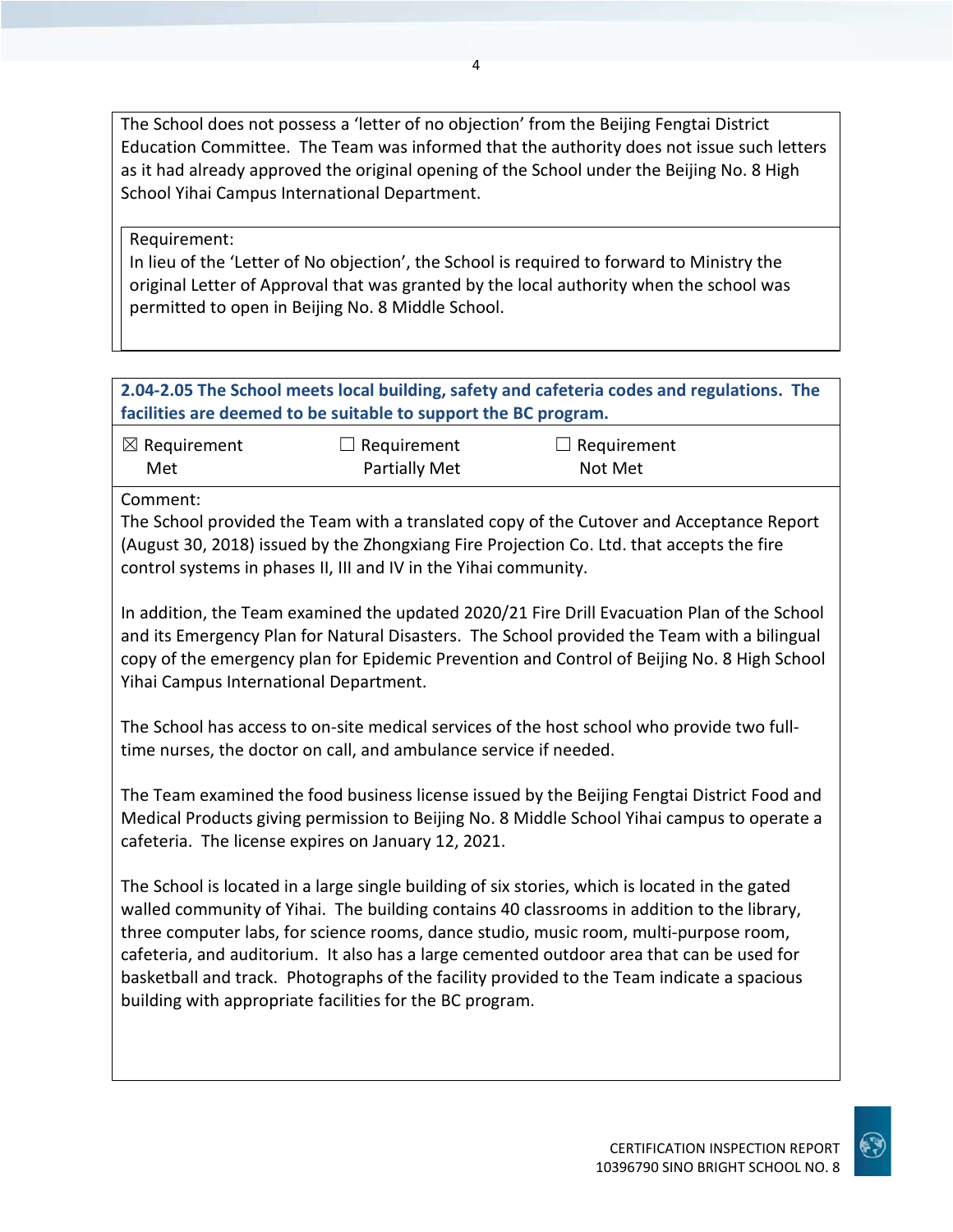Commendation:

The School looks well maintained in the photographs and has plenty of space for accommodating an increased enrollment and future expansion.

**2.06 Offshore School Representative (OSR) - The Owner/Operator must appoint an individual to act as offshore school representative. This individual must be confirmed by the province and must meet all of the requirements set out in section 14 of the Agreement.**

| $\boxtimes$ Requirement | $\Box$ Requirement   | $\Box$ Requirement |
|-------------------------|----------------------|--------------------|
| Met                     | <b>Partially Met</b> | Not Met            |

Comment:

The Offshore School Representative (OSR) is an experienced educator who serves in the OSR role for several BC offshore schools. She taught and administered in independent schools for many years prior to her appointment at the BC Ministry of Education. In her role as the Inspector of Independent schools for the Province of British Columbia she gained expertise in the BC Global Education Program, developing and spearheading many of the programs and initiatives in different countries. The OSR is a BC-certified educator now providing consulting services to the School.

The Team examined the OSR's job description and confirms that her responsibilities meet the requirements of Section 14 of the Agreement.

Commendation:

The Owner/Operator and the OSR work collaboratively to ensure that the school meets the requirements of the BC Ministry of Education and those of the Agreement. This collaboration results in a smooth-running offshore enterprise.

**2.07 The Principal meets the requirements as outlined in section 2.07 of the inspection catalogue for offshore schools.**

| $\boxtimes$ Requirement | $\Box$ Requirement   | $\Box$ Requirement |
|-------------------------|----------------------|--------------------|
| Met                     | <b>Partially Met</b> | Not Met            |

Comment:

This is the fourth year that the Principal has been the chief administrator at Sino Bright No. 8 School. He also holds the position of Assistant Superintendent. The Principal is a certified BC educator who has had many years of administration and teaching experience in the BC public school system. Prior to coming to Sino Bright No. 8 School in 2016, he was with the Burnaby School District as a Principal, District Principal and Summer School Principal. In addition to his administration and teaching experience, the Principal has been involved in many instructional leadership and organizational leadership committees and organizations.

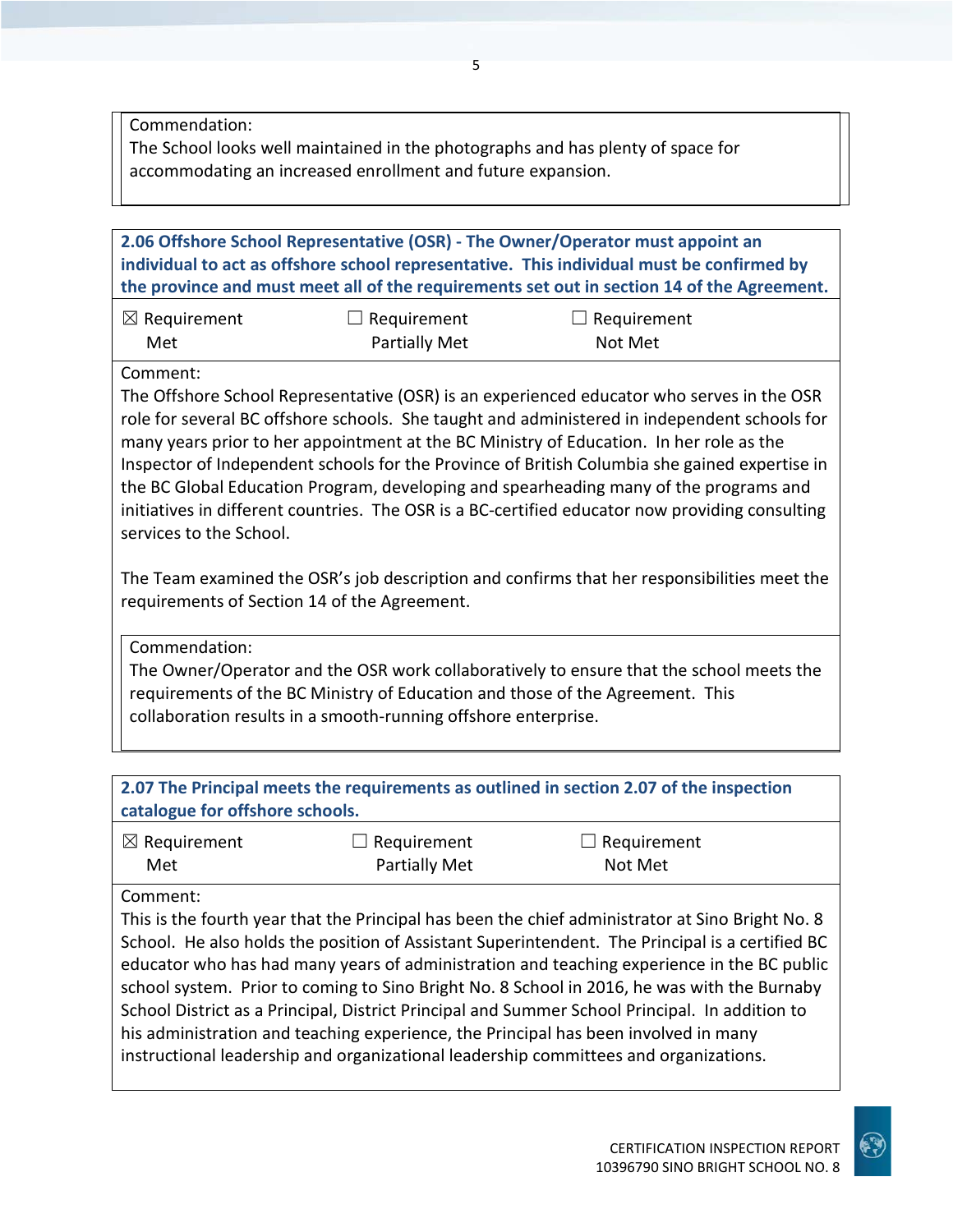The Team examined the Principal's job description and his contract, and it confirms that he meets the requirements of section 2.07 of the inspection catalogue.

Due to the coronavirus pandemic the Principal has not been able to be physically present at the School for several months, returning to China in late September, after school had begun. However, while he was stranded in Canada, he completed his administration duties online and kept in constant contact with the School to ensure that students and teachers were well supported as online instruction replaced in-class instruction.

#### Commendation:

The Principal is to be commended for going beyond the call of duty in ensuring that his teachers and the students under his care were appropriately supported during the pandemic. Due to the time difference between Canada and China, the Principal was working literally day and night to ensure that the school continued smoothly in his physical absence.

|                                | of the inspection catalogue for offshore schools. | 2.08 The School meets the administrative support requirements as outlined in section 2.08                                                                                                                                                                                                                                                                                                                                                                                                 |
|--------------------------------|---------------------------------------------------|-------------------------------------------------------------------------------------------------------------------------------------------------------------------------------------------------------------------------------------------------------------------------------------------------------------------------------------------------------------------------------------------------------------------------------------------------------------------------------------------|
| $\boxtimes$ Requirement<br>Met | Requirement<br>Partially Met                      | Requirement<br>ш<br>Not Met                                                                                                                                                                                                                                                                                                                                                                                                                                                               |
| Comment:                       |                                                   | As is typical in a BC offshore school that is associated with a host Chinese school, the Principal<br>is supported by a number of local Chinese nationals who act in various capacities supporting<br>the administrative function of the school. One of the most invaluable assistants is in charge<br>of the school records and also fulfils the function of academic advisor to the students. The<br>Team agrees that the Principal receives appropriate support to operate the School. |
| Commendation:                  |                                                   | The successful placements of the graduate students from last year can be largely attributed<br>to the guidance and assistance they received from the academic advisor whom the Team<br>interviewed. The Team recognizes the expertise, knowledge, and dedication of the                                                                                                                                                                                                                   |

academic visor in not only providing good counselling, but also for the technological expertise in operating the school administration software.

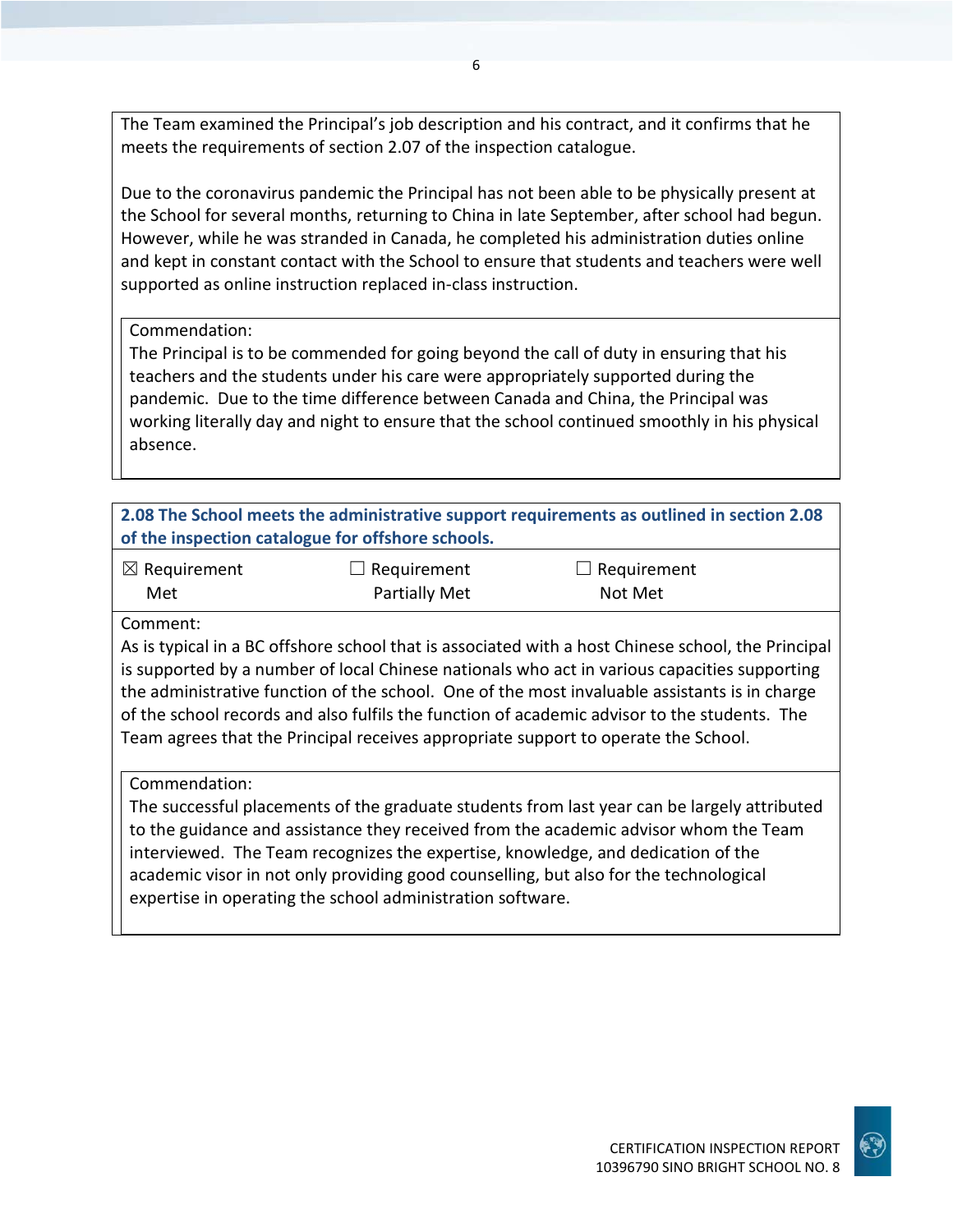## **2.09 The School meets the Student Record requirements as outlined in section 2.09 of the Inspection Catalogue for offshore schools.**

| $\Box$ Requirement | $\boxtimes$ Requirement | $\Box$ Requirement |
|--------------------|-------------------------|--------------------|
| Met                | Partially Met           | Not Met            |

#### Comment:

The Team examined sample student record files from each of the three grades. It confirms that the items included meet the requirements of section 2.09 of the inspection catalogue with the exception that the parent/guardian consent forms contained in the files were not updated to the 2020-21 versions. Furthermore, the files did not contain the required student consent forms.

#### Requirement:

The School is required to replace the out of date parent/guardian consent forms with the updated signed 2020/21 versions. The School is also required to insert a signed current 2020/21 student consent form in each student's file.

# **2.10-2.18 The School meets the teacher certification requirements as outlined in sections 2.10-2.18 of the inspection catalogue for offshore schools.**

| $\boxtimes$ Requirement | $\Box$ Requirement   | $\Box$ Requirement |
|-------------------------|----------------------|--------------------|
| Met                     | <b>Partially Met</b> | Not Met            |

Comment:

Unfortunately, the enrolment of the School declined this year due to the COVID-19 pandemic and therefore the teaching staff was reduced from seven to four teachers, and the Principal. The Team examined the teaching credentials of the teaching staff and found them to be in order. **The Team confirms that all authorized persons under the Agreement possess valid and current certification under the Ministry of Education.**

The School employs one locally certified teacher who holds a valid Chinese teaching certificate issued by the Beijing Municipal Education Commission (June 9, 2008). The School provided evidence to the Team that the locally certified teacher has completed a criminal record check.

The School does not employ any teacher assistants.

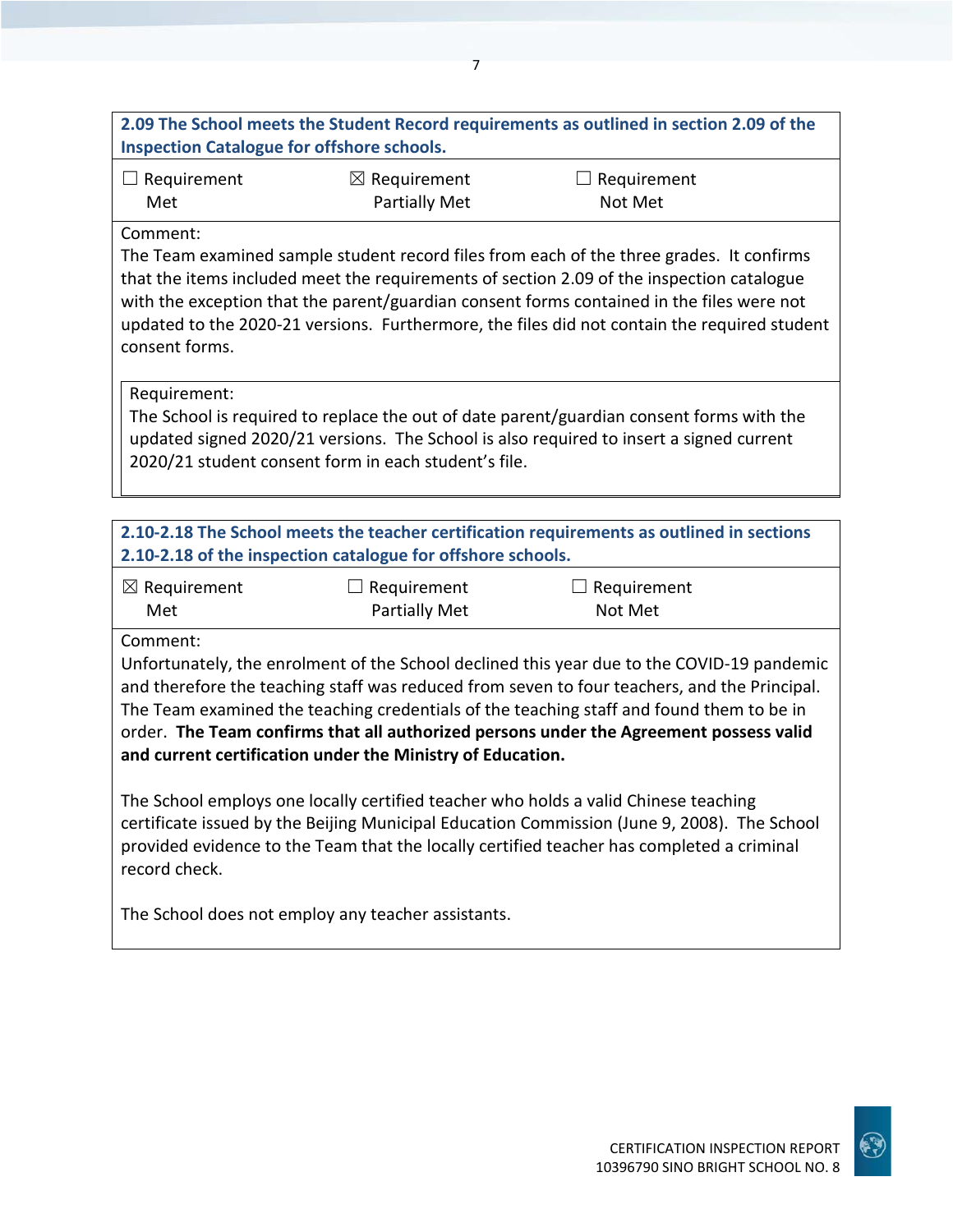## **2.19 The School meets the requirements for curriculum implementation outlined in section 2.19 of the inspection catalogue for offshore schools.**

8

| $\boxtimes$ Requirement | $\Box$ Requirement   | $\Box$ Requirement |
|-------------------------|----------------------|--------------------|
| Met                     | <b>Partially Met</b> | Not Met            |

Comment:

The Team reviewed annual course plans, sample unit plans and engaged in conversations with teachers and the principal. There is clear evidence of the revised curriculum being implemented in grades 10 – 12. Documents included Big Ideas, curricular competencies, and appropriate content.

Ongoing professional development is provided by the principal at bi-weekly staff meetings. The most recent professional development session focussed on the use of rubrics for assessment.

Teachers indicated that integrating the First Peoples Principles of Learning in their subject areas is challenging and continues to be an area of development. The interviews with teachers revealed that there is varying understanding of the First Peoples Principles of Learning ranging from rudimentary to sophisticated understanding.

Most annual course plans utilize a common planning template that ensures that teachers include Big Ideas and curricular competencies in their planning. Teachers also described how they incorporate these elements of the new curriculum in their daily lessons.

Nevertheless, there is a range of understanding of the revised curriculum. In interviews with the teachers it was clear that some teachers have a basic understanding of implementation of Big Ideas and curricular competencies while others have fully implemented these elements of the new curriculum.

#### Commendation:

The Principal and staff are to be commended for their commitment to fully implementing the new curriculum.

The Principal and staff are to be commended for incorporating ongoing professional development to deepen their understanding of the new curriculum.

**2.20 The School meets the requirements for English language assessment and acquisition as outlined in section 2.20 of the inspection catalogue for offshore schools.**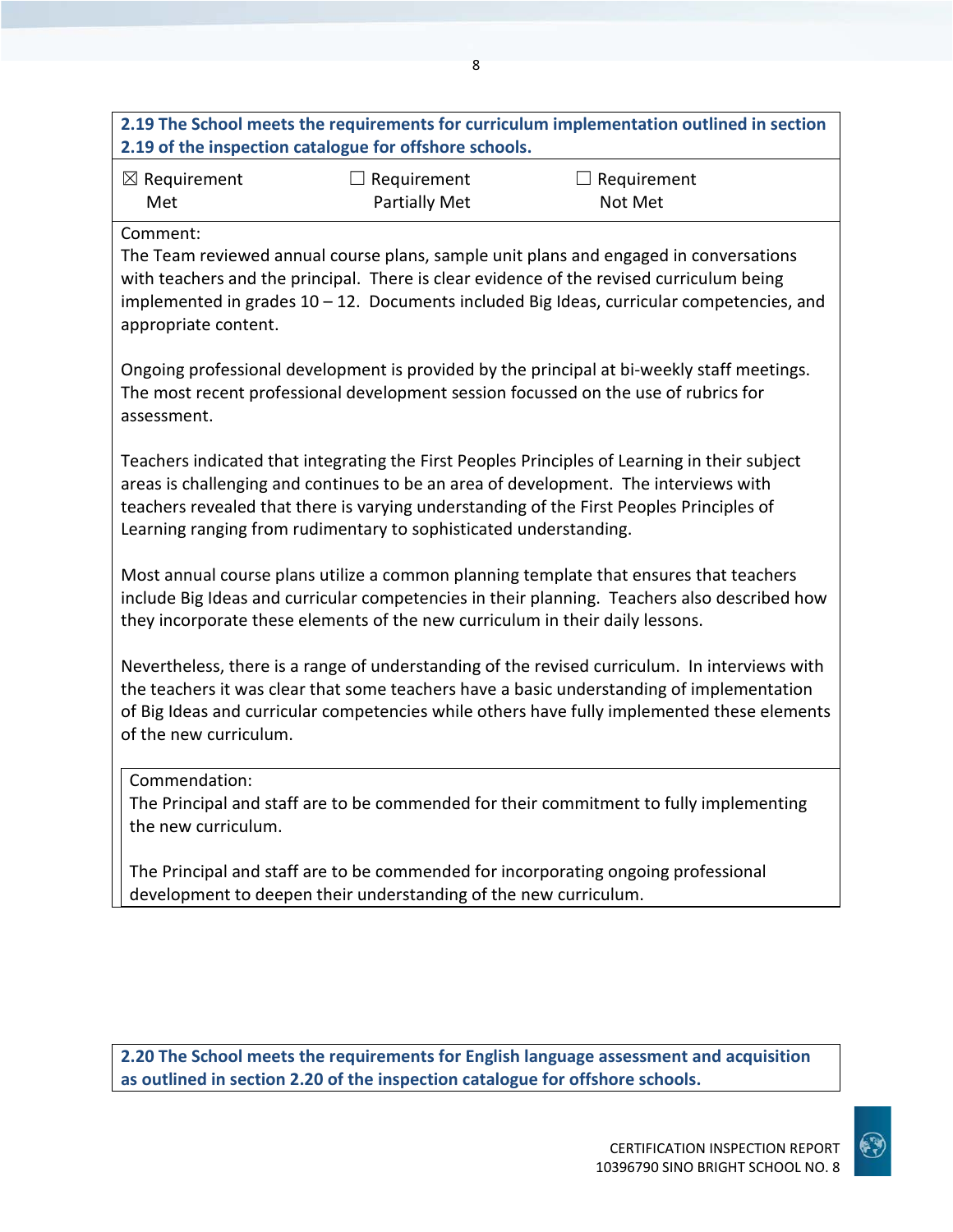| $\boxtimes$ Requirement | $\Box$ Requirement   | $\Box$ Requirement |  |
|-------------------------|----------------------|--------------------|--|
| Met                     | <b>Partially Met</b> | Not Met            |  |

 $\overline{q}$ 

#### Comment:

Formal English proficiency assessments are administered in the fall and spring of grades 7, 8, 9 and 10. The assessment that occurs at the end of the grade 9 year is used to establish a benchmark for students as they enter the high school program. This assessment provides both an overview of student language proficiency at a school-wide level and allows teachers to personalize supports for students. In addition, teachers conduct ongoing assessments throughout the year to gauge student progress in English language acquisition.

In the 2020/2021 school year students in grades 10 and 11 will be required to write the British Columbia grade 12 Graduation Literacy Assessment.

Commendation:

The School is to be commended for its commitment to providing both formal and ongoing English language assessments for students.

The School is to be commended for conducting assessments throughout the year and for providing ongoing support for students who are struggling with English language acquisition.

| 2.21(a-e) The School meets the course credit requirements (equivalency, challenge,<br>exemptions, and BAA courses) as outlined in section 2.21 (a-e) of the inspection catalogue<br>for offshore schools. |                              |                               |  |
|-----------------------------------------------------------------------------------------------------------------------------------------------------------------------------------------------------------|------------------------------|-------------------------------|--|
| $\boxtimes$ Requirement<br>Met                                                                                                                                                                            | Requirement<br>Partially Met | $\Box$ Requirement<br>Not Met |  |
| Comment:<br>The School offers one course that has Ministry of Education approval. The course, PHE 10, is<br>taught by a locally certified teacher.                                                        |                              |                               |  |
| The School does not offer BAA courses.                                                                                                                                                                    |                              |                               |  |

**2.21(f-g) The School meets the course overview/course planning requirements as outlined in Schedule B Part I, 2. (e) of the Agreement; namely, that all BC program courses offered in**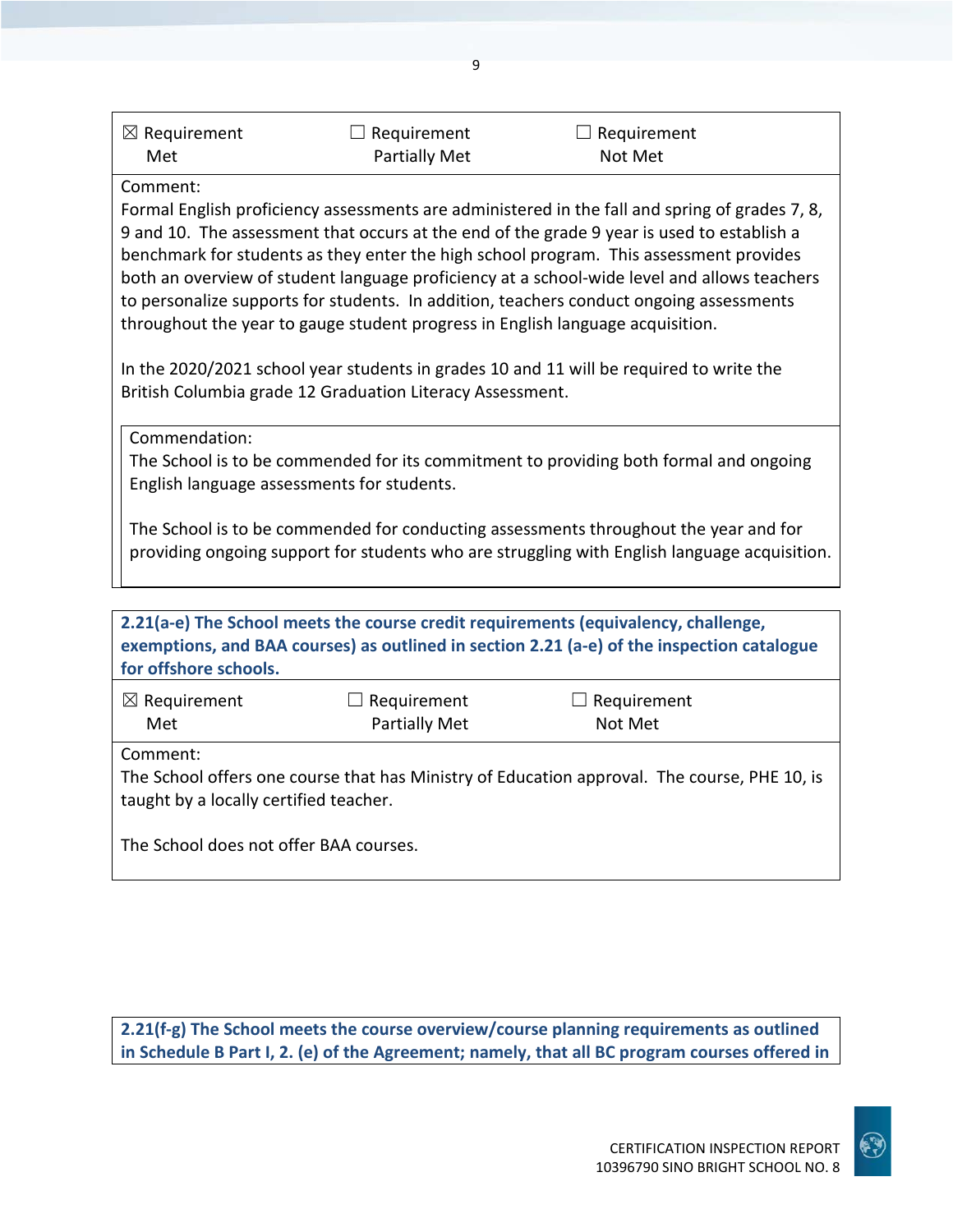**the School meet or exceed the ministry learning outcomes/learning standards identified in the educational program guides for each course.** ☒ Requirement Met  $\Box$  Requirement Partially Met  $\Box$  Requirement Not Met Comment: The Team examined course curricular and unit planning documents for all courses taught at the School. A common template is used to ensure that all the elements of the revised curriculum are incorporated in course planning. Interviews with the teachers indicated that they are using a range of instructional strategies. These include direct instruction, student group work, and individual student work. Due to the small class sizes in the current school year teachers are able to devote substantial time for individual instruction and support for students. Of note was the incorporation of student electronic devices in daily instruction. All students are expected to have a laptop or iPad. Students use these devices for research and project work. Commendation: The School is to be commended for its commitment to developing and using common planning templates that focus on elements of the revised curriculum. **2.22 The School meets the instructional time allotment requirements as outlined in section 4.5 of the inspection catalogue for offshore schools, including the requirements set out in sections 1.1 to 6, with the exception of s. 4(5)(b), 4 (6), 5 (8)(a) and (d) and s. 5.3 of Ministerial Order 41/91, the Educational Standards Order, enacted under the Independent School Act.** ☒ Requirement Met  $\Box$  Requirement Partially Met  $\Box$  Requirement Not Met Comment: The School provides 6 hours of instruction per day for 179 days per year for a total of 1074 hours of instruction annually. This exceeds the Ministry of Education requirement of 850 hours of instruction.

10

**2.23 The School meets the assessment methods requirements as outlined in section 2.23 of the inspection catalogue for offshore schools.**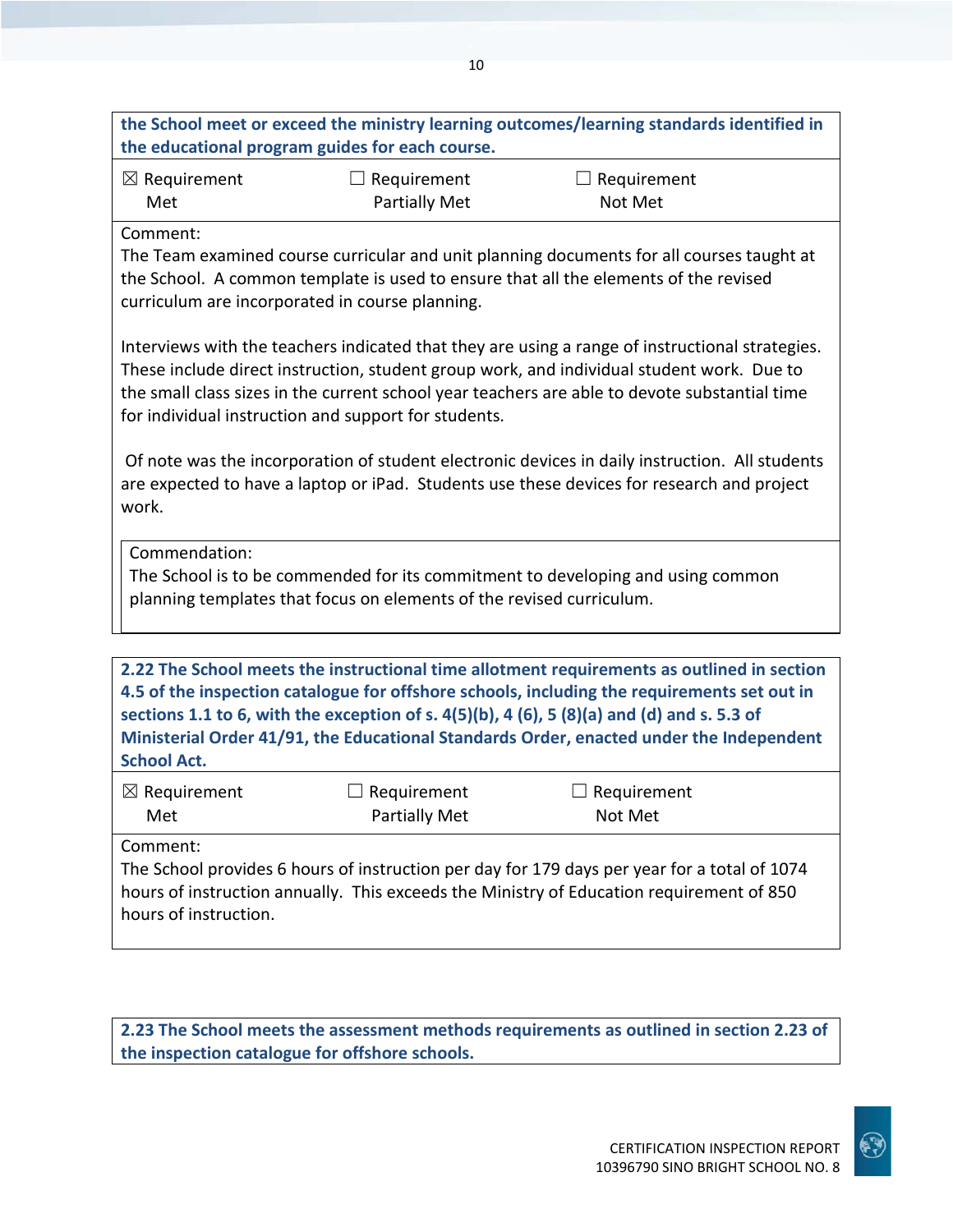| $\boxtimes$ Requirement | $\Box$ Requirement   | $\Box$ Requirement |  |
|-------------------------|----------------------|--------------------|--|
| Met                     | <b>Partially Met</b> | Not Met            |  |

#### Comment:

The Team examined course planning documents, unit plans and engaged teachers in interviews regarding assessment practises.

Teachers use both formative and summative assessment techniques. Course documents and teacher input reflect a variety of assessment methods. These include, but are not limited to, project work, student portfolios, student self-reflections, peer assessment, student selfassessments, quizzes, and formal examinations.

The School utilizes student achievement results to identify students "at risk". These students are provided with additional supports and are monitored on an on-going basis to ensure that progress is being made.

After review of the submitted course documentation, the Team observed that several courses assign 10% of a student's grade to homework, which is not in keeping with the recommended assessment practises of the revised curriculum. While the Principal and teachers expressed that providing a grade for homework held students accountable, the Team encourages the staff to reconsider this practise.

| 2.24 The School meets the learning resources requirements as outlined in section 2.24 of<br>the inspection catalogue for offshore schools.                                                                                                                                                                                                                                                                                                                                                                                                                                                                                                                      |                              |                                                                                 |  |
|-----------------------------------------------------------------------------------------------------------------------------------------------------------------------------------------------------------------------------------------------------------------------------------------------------------------------------------------------------------------------------------------------------------------------------------------------------------------------------------------------------------------------------------------------------------------------------------------------------------------------------------------------------------------|------------------------------|---------------------------------------------------------------------------------|--|
| $\boxtimes$ Requirement<br>Met                                                                                                                                                                                                                                                                                                                                                                                                                                                                                                                                                                                                                                  | Requirement<br>Partially Met | Requirement<br>Not Met                                                          |  |
| Comment:<br>Over the past year the School has improved student work areas in the library. The readers'<br>center has been enlarged. The library also has a 30-station computer lab which is networked<br>and has internet access. There are two additional computer labs available for instruction.<br>All classrooms have Wi-Fi connectivity and an LCD projector. The School provides teachers<br>with laptop computers for instructional and administrative purposes.<br>As noted in 2.21(f-g) students are expected to have a laptop or iPad. These devices are used<br>to connect to the school Wi-Fi system to enhance student learning in the classroom. |                              |                                                                                 |  |
| Commendation:                                                                                                                                                                                                                                                                                                                                                                                                                                                                                                                                                                                                                                                   |                              | The School is to be commended for its investment in the library and technology. |  |



11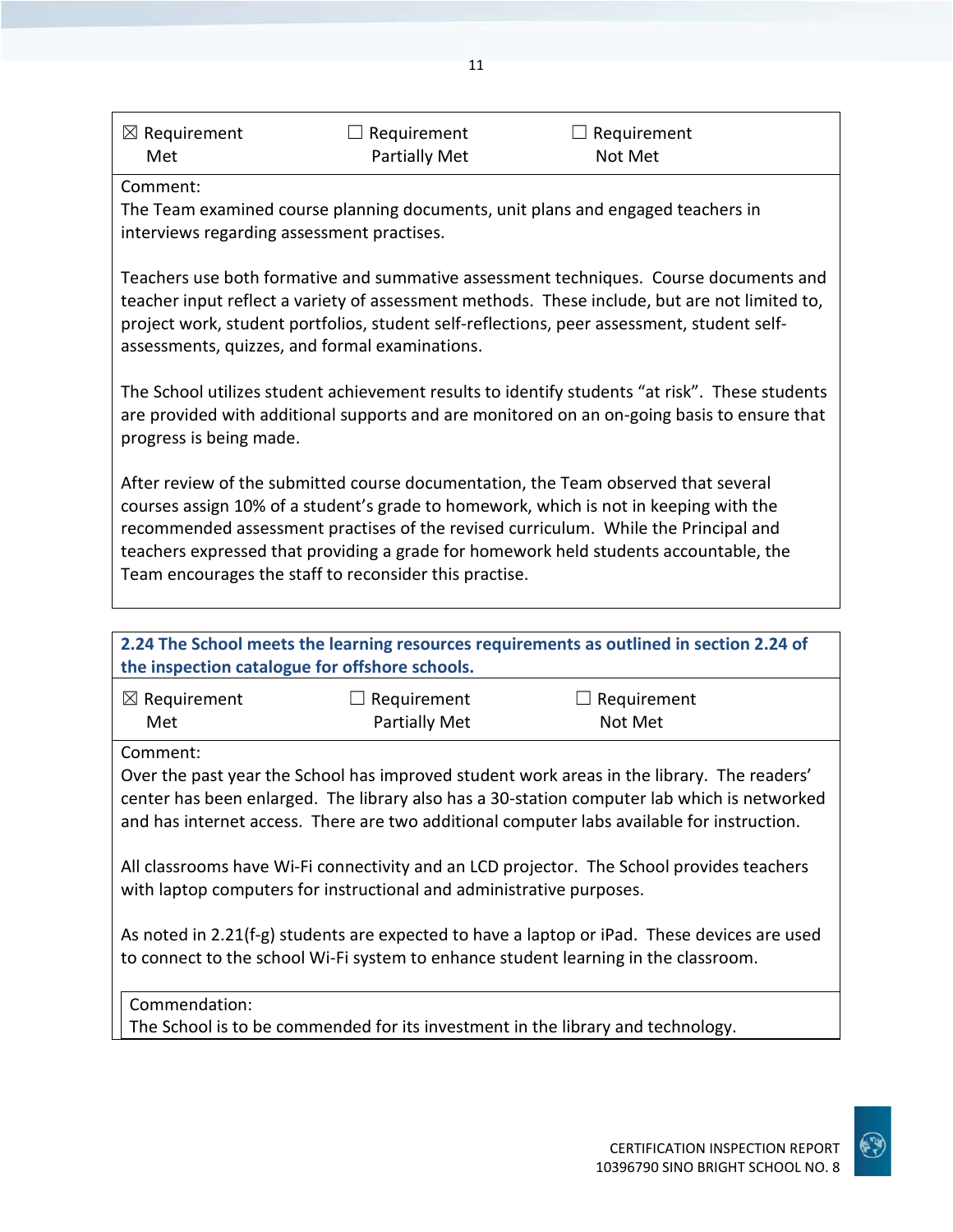# **2.25 The School meets the student progress report requirements as outlined in section 2.25 of the inspection catalogue for offshore schools.**

| $\boxtimes$ Requirement | $\Box$ Requirement   | $\Box$ Requirement |
|-------------------------|----------------------|--------------------|
| Met                     | <b>Partially Met</b> | Not Met            |

Comment:

The School's student progress report meets the Ministry of Education requirements. Formal report cards are issued four times per year. Parent/teacher conferences are held twice a year.

In addition, the School uses the *ThinkWave* electronic reporting platform which allows parents and students to track academic progress.

| 2.26 The School meets the parent/student handbook requirements as outlined in section                                                                                                                                                                        |                                                        |             |  |
|--------------------------------------------------------------------------------------------------------------------------------------------------------------------------------------------------------------------------------------------------------------|--------------------------------------------------------|-------------|--|
|                                                                                                                                                                                                                                                              | 2.26 of the inspection catalogue for offshore schools. |             |  |
| $\boxtimes$ Requirement                                                                                                                                                                                                                                      | Requirement                                            | Requirement |  |
| Met                                                                                                                                                                                                                                                          | <b>Partially Met</b>                                   | Not Met     |  |
| Comment:                                                                                                                                                                                                                                                     |                                                        |             |  |
| The Team examined the 2020/2021 student and parent handbook. The handbook is<br>comprehensive and visually appealing. The handbook is written in both English and Chinese.                                                                                   |                                                        |             |  |
| The handbook covers all of the essential information a family would need to know including<br>the daily schedule, academic and general policies, and grading information. Of note is the<br>section devoted to British Columbia post-secondary institutions. |                                                        |             |  |
|                                                                                                                                                                                                                                                              |                                                        |             |  |
| 2.27 The School meets the teacher handbook requirements as outlined in section 2.27 of                                                                                                                                                                       |                                                        |             |  |

**the inspection catalogue for offshore schools.**

| $\boxtimes$ Requirement | $\Box$ Requirement   | $\Box$ Requirement |
|-------------------------|----------------------|--------------------|
| Met                     | <b>Partially Met</b> | Not Met            |

Comment:

The Team examined the 2020/2021 staff handbook. The 39-page document informs staff members of their roles, responsibilities, and accountabilities.

The handbook is reviewed with all staff at the beginning of the school year.

**2.28 The School meets the distributed learning requirements as outlined in section 18 of the Agreement and section 2.28 of the inspection catalogue for offshore schools.**

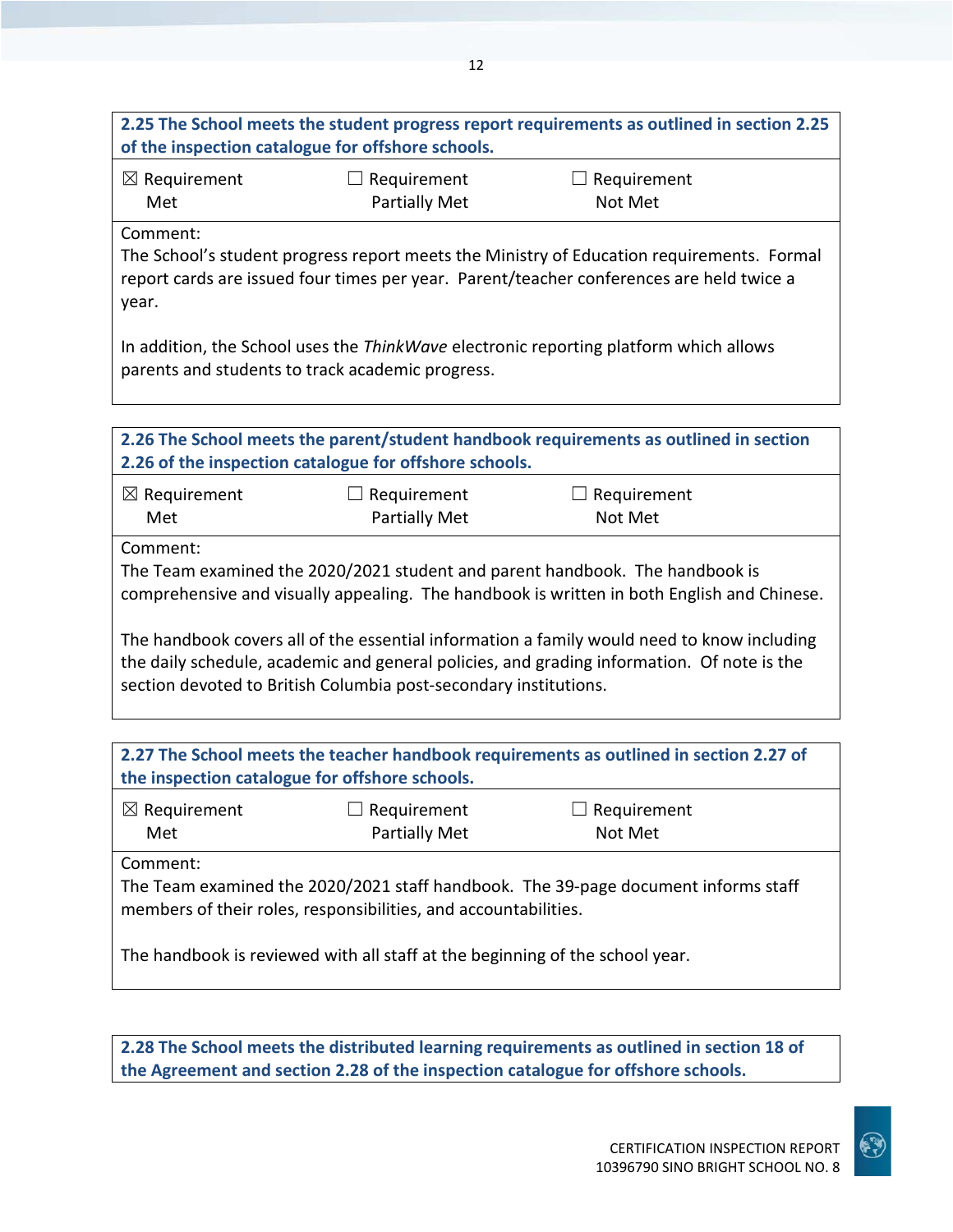| Requirement                                                                  | $\Box$ Requirement | $\Box$ Requirement | $\boxtimes$ Not |
|------------------------------------------------------------------------------|--------------------|--------------------|-----------------|
| Met                                                                          | Partially Met      | Not Met            | Applicable      |
| Comment:<br>The does not offer distributed learning courses to its students. |                    |                    |                 |

# **CONCLUSION**

## **Commendations**

### **The Inspection Team wishes to recognize the Owner/Operator, Principal, staff, and Offshore School Representative of Sino Bright School No. 8 for:**

- continuing to provide onsite teaching services through the COVID-19 pandemic with little disruption to the daily educational program.
- having a specific school-wide focus to provide extra learning supports to students identified as being academically 'at risk'.
- providing students with the opportunity to experience a typical BC/Canadian education at Sino Bright No. 8 and through the twinning relationship with a BC public school district.
- providing excellent academic counselling support for the grade 12 students that resulted in successfully placing 80% of last year's graduating class in post-secondary institutions across the world.
- having annual planning overview planning documents that are consistent through the various courses, validating the implementation of the new curriculum.
- consistent and encouraging leadership of the Principal over the last four years, particularly this year when he was isolated from the campus until well into September due to the COVID-19 pandemic travel restrictions.